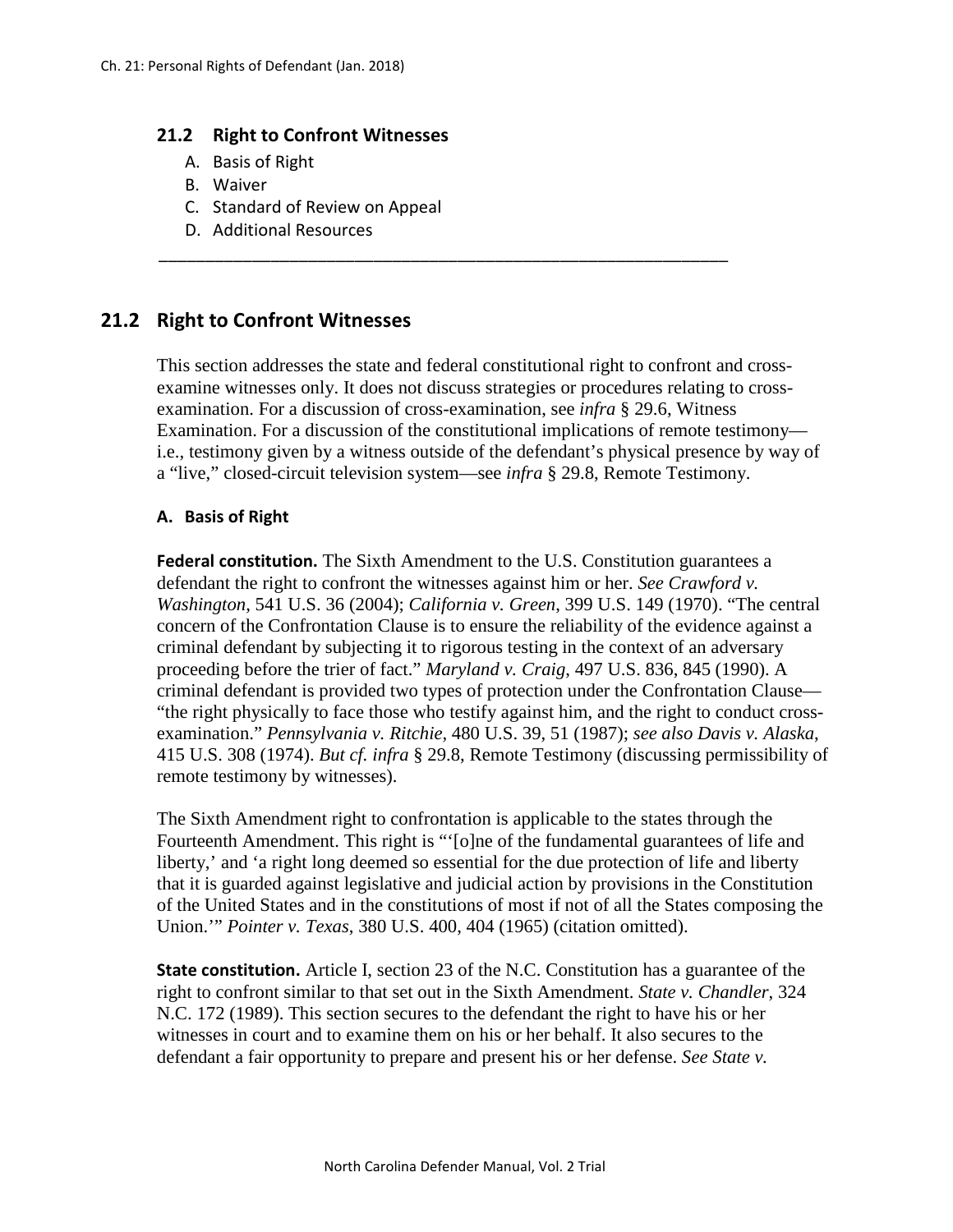*Hackney*, 240 N.C. 230, 235 (1954) (discussing article I, section 11 of the N.C. Constitution of 1868, a precursor to article I, section 23 of the current version of the constitution).

The N.C. Supreme Court "has generally construed the right to confrontation under our state constitution consistent with the federal provision." *State v. Fowler*, 353 N.C. 599, 614–15 (2001). The court "has repeatedly held that the right to confront is an affirmance of the rule of the common law that in criminal trials by jury the witness must not only be present, but must be subject to cross-examination under oath." *State v. Perry*, 210 N.C. 796, 797 (1936).

### **B. Waiver**

The right to confront is a personal privilege for the benefit of the defendant and, unlike the right to presence (discussed *supra* in § 21.1), is not a matter of public concern. Thus, the right to be confronted by witnesses may be waived, even in a capital case, by the defendant either by express consent or by a failure to assert the right in apt time. *State v. Braswell*, 312 N.C. 553 (1985); *State v. Moore*, 275 N.C. 198 (1969); *see also State v. Craven*, 312 N.C. 580 (1985) (by failing to request that a witness be recalled, defendant waived his right to confront her about her written note entered into evidence by the State after the witness had testified and left the courthouse).

This right may be waived by the defendant or by defense counsel acting on behalf of the defendant. *See State v. Splawn*, 23 N.C. App. 14 (1974) (right to confront waived by defense counsel's stipulation in open court that the SBI chemist's testimony could be taken, both on direct and cross-examination, on the day preceding the trial and then read to the jury at the trial by the court reporter).

## **C. Standard of Review on Appeal**

The denial of a defendant's right to confront the witnesses against him or her is subject to harmless error analysis. *See State v. Braswell*, 312 N.C. 553 (1985). If the defendant's constitutional right to confrontation is violated and the error is preserved, the State bears the burden of showing that the error was harmless beyond a reasonable doubt. *See State v. Morgan*, 359 N.C. 131 (2004).

**Practice note:** When making an objection based on the denial of the defendant's right to confrontation, be sure to object on both state and federal constitutional grounds. Also, when making an objection to hearsay, be sure to give both the constitutional and hearsay grounds. *See State v. Gainey*, 355 N.C. 73 (2002) (defendant's confrontation claim not properly before the court on appeal because defendant objected at trial only on hearsay grounds).

### **D. Additional Resources**

For further discussion of the right to confrontation and cross-examination, see Jessica